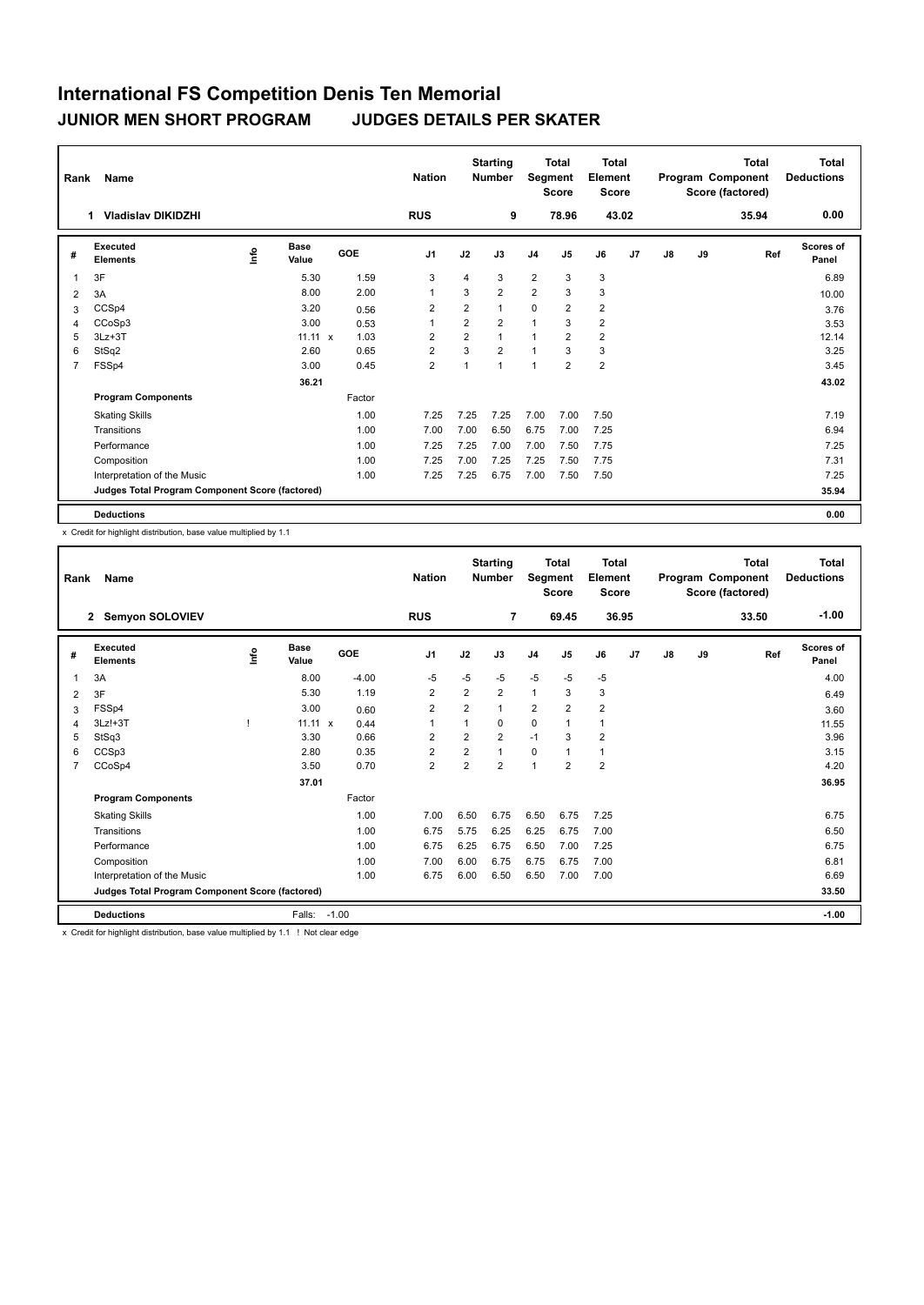| Rank           | Name                                            |    |                      |        | <b>Nation</b>  | <b>Starting</b><br><b>Number</b> |                | <b>Total</b><br>Segment<br><b>Score</b> |                | Total<br>Element<br><b>Score</b> |    |               |    | <b>Total</b><br>Program Component<br>Score (factored) | <b>Total</b><br><b>Deductions</b> |
|----------------|-------------------------------------------------|----|----------------------|--------|----------------|----------------------------------|----------------|-----------------------------------------|----------------|----------------------------------|----|---------------|----|-------------------------------------------------------|-----------------------------------|
|                | 3 Lev VINOKUR                                   |    |                      |        | <b>ISR</b>     |                                  | 8              |                                         | 68.98          | 38.28                            |    |               |    | 30.70                                                 | 0.00                              |
| #              | Executed<br><b>Elements</b>                     | ۴ů | <b>Base</b><br>Value | GOE    | J <sub>1</sub> | J2                               | J3             | J <sub>4</sub>                          | J <sub>5</sub> | J6                               | J7 | $\mathsf{J}8$ | J9 | Ref                                                   | <b>Scores of</b><br>Panel         |
| 1              | 3A                                              |    | 8.00                 | 0.00   | 0              | $\mathbf 0$                      | 0              | $\mathbf 0$                             | $\mathbf 0$    | $\mathbf 0$                      |    |               |    |                                                       | 8.00                              |
| 2              | $3Lz + 3T$                                      |    | 10.10                | 0.74   | $\overline{2}$ | 2                                | 0              | $\mathbf{1}$                            | $\mathbf{1}$   | 1                                |    |               |    |                                                       | 10.84                             |
| 3              | FSSp4                                           |    | 3.00                 | 0.30   | $\overline{1}$ | 2                                | 0              | 0                                       | $\mathbf{1}$   | 2                                |    |               |    |                                                       | 3.30                              |
| 4              | 3F                                              |    | $5.83 \times$        | 0.27   |                | $\overline{ }$                   | 1              | $\mathbf{1}$                            | $-1$           | $-1$                             |    |               |    |                                                       | 6.10                              |
| 5              | CCSp3                                           |    | 2.80                 | 0.28   |                | 1                                | 1              | $\overline{1}$                          | 1              | 0                                |    |               |    |                                                       | 3.08                              |
| 6              | StSq2                                           |    | 2.60                 | 0.33   | $\overline{2}$ | $\overline{1}$                   | $\overline{2}$ | $\overline{1}$                          | 1              | 1                                |    |               |    |                                                       | 2.93                              |
| $\overline{7}$ | CCoSp4                                          |    | 3.50                 | 0.53   | $\mathbf{1}$   | 2                                | $\overline{2}$ | $\overline{1}$                          | 2              | 1                                |    |               |    |                                                       | 4.03                              |
|                |                                                 |    | 35.83                |        |                |                                  |                |                                         |                |                                  |    |               |    |                                                       | 38.28                             |
|                | <b>Program Components</b>                       |    |                      | Factor |                |                                  |                |                                         |                |                                  |    |               |    |                                                       |                                   |
|                | <b>Skating Skills</b>                           |    |                      | 1.00   | 6.50           | 5.75                             | 6.25           | 6.75                                    | 5.50           | 5.75                             |    |               |    |                                                       | 6.06                              |
|                | Transitions                                     |    |                      | 1.00   | 6.25           | 6.00                             | 5.50           | 6.50                                    | 5.25           | 5.75                             |    |               |    |                                                       | 5.88                              |
|                | Performance                                     |    |                      | 1.00   | 6.50           | 6.25                             | 6.50           | 7.00                                    | 5.25           | 6.25                             |    |               |    |                                                       | 6.38                              |
|                | Composition                                     |    |                      | 1.00   | 6.25           | 6.00                             | 6.25           | 7.00                                    | 5.50           | 6.25                             |    |               |    |                                                       | 6.19                              |
|                | Interpretation of the Music                     |    |                      | 1.00   | 6.25           | 6.25                             | 6.25           | 7.00                                    | 5.75           | 6.00                             |    |               |    |                                                       | 6.19                              |
|                | Judges Total Program Component Score (factored) |    |                      |        |                |                                  |                |                                         |                |                                  |    |               |    |                                                       | 30.70                             |
|                | <b>Deductions</b>                               |    |                      |        |                |                                  |                |                                         |                |                                  |    |               |    |                                                       | 0.00                              |

x Credit for highlight distribution, base value multiplied by 1.1

| Rank           | <b>Name</b>                                     |         |                      |         | <b>Nation</b>  |                | <b>Starting</b><br><b>Number</b> | <b>Total</b><br>Segment<br><b>Score</b> |                | Total<br>Element<br><b>Score</b><br>35.04 |    | Program Component |    | <b>Total</b><br>Score (factored) | <b>Total</b><br><b>Deductions</b> |
|----------------|-------------------------------------------------|---------|----------------------|---------|----------------|----------------|----------------------------------|-----------------------------------------|----------------|-------------------------------------------|----|-------------------|----|----------------------------------|-----------------------------------|
|                | 4 Fedor ZONOV                                   |         |                      |         | <b>RUS</b>     |                | 4                                |                                         | 68.67          |                                           |    |                   |    | 33.63                            | 0.00                              |
| #              | Executed<br><b>Elements</b>                     | ١nf٥    | <b>Base</b><br>Value | GOE     | J <sub>1</sub> | J2             | J3                               | J <sub>4</sub>                          | J5             | J6                                        | J7 | $\mathsf{J}8$     | J9 | Ref                              | Scores of<br>Panel                |
| 1              | 3A<                                             | $\prec$ | 6.40                 | $-2.08$ | $-4$           | $-3$           | $-4$                             | $-3$                                    | $-3$           | $-3$                                      |    |                   |    |                                  | 4.32                              |
| 2              | 3F!                                             |         | 5.30                 | 0.27    | 0              | 1              | 0                                | 0                                       | 3              | $\mathbf{1}$                              |    |                   |    |                                  | 5.57                              |
| 3              | FSSp4                                           |         | 3.00                 | 0.90    | 3              | 4              | 4                                | $\overline{2}$                          | 3              | $\overline{2}$                            |    |                   |    |                                  | 3.90                              |
| $\overline{4}$ | StSq3                                           |         | 3.30                 | 0.58    | 3              | $\overline{2}$ | $\overline{2}$                   | $\mathbf{1}$                            | $\overline{2}$ | $\overline{1}$                            |    |                   |    |                                  | 3.88                              |
| 5              | $3Lz + 2T$                                      |         | $7.92 \times$        | 0.30    | $\mathbf{1}$   | $\Omega$       | 0                                | $\mathbf{1}$                            | $\Omega$       | $\mathbf{1}$                              |    |                   |    |                                  | 8.22                              |
| 6              | CCSp4                                           |         | 3.20                 | 0.96    | 3              | 4              | 3                                | 3                                       | 3              | 3                                         |    |                   |    |                                  | 4.16                              |
| $\overline{7}$ | CCoSp4                                          |         | 3.50                 | 1.49    | 3              | 4              | 4                                | $\overline{4}$                          | 5              | 5                                         |    |                   |    |                                  | 4.99                              |
|                |                                                 |         | 32.62                |         |                |                |                                  |                                         |                |                                           |    |                   |    |                                  | 35.04                             |
|                | <b>Program Components</b>                       |         |                      | Factor  |                |                |                                  |                                         |                |                                           |    |                   |    |                                  |                                   |
|                | <b>Skating Skills</b>                           |         |                      | 1.00    | 6.75           | 6.50           | 7.25                             | 6.75                                    | 6.50           | 7.00                                      |    |                   |    |                                  | 6.75                              |
|                | Transitions                                     |         |                      | 1.00    | 6.50           | 6.25           | 6.50                             | 6.50                                    | 6.25           | 6.75                                      |    |                   |    |                                  | 6.44                              |
|                | Performance                                     |         |                      | 1.00    | 6.50           | 6.50           | 7.25                             | 7.00                                    | 6.50           | 7.25                                      |    |                   |    |                                  | 6.81                              |
|                | Composition                                     |         |                      | 1.00    | 6.50           | 6.75           | 7.25                             | 7.00                                    | 6.50           | 7.25                                      |    |                   |    |                                  | 6.88                              |
|                | Interpretation of the Music                     |         |                      | 1.00    | 6.50           | 6.50           | 6.75                             | 7.00                                    | 6.75           | 7.25                                      |    |                   |    |                                  | 6.75                              |
|                | Judges Total Program Component Score (factored) |         |                      |         |                |                |                                  |                                         |                |                                           |    |                   |    |                                  | 33.63                             |
|                | <b>Deductions</b>                               |         |                      |         |                |                |                                  |                                         |                |                                           |    |                   |    |                                  | 0.00                              |

< Under-rotated jump x Credit for highlight distribution, base value multiplied by 1.1 ! Not clear edge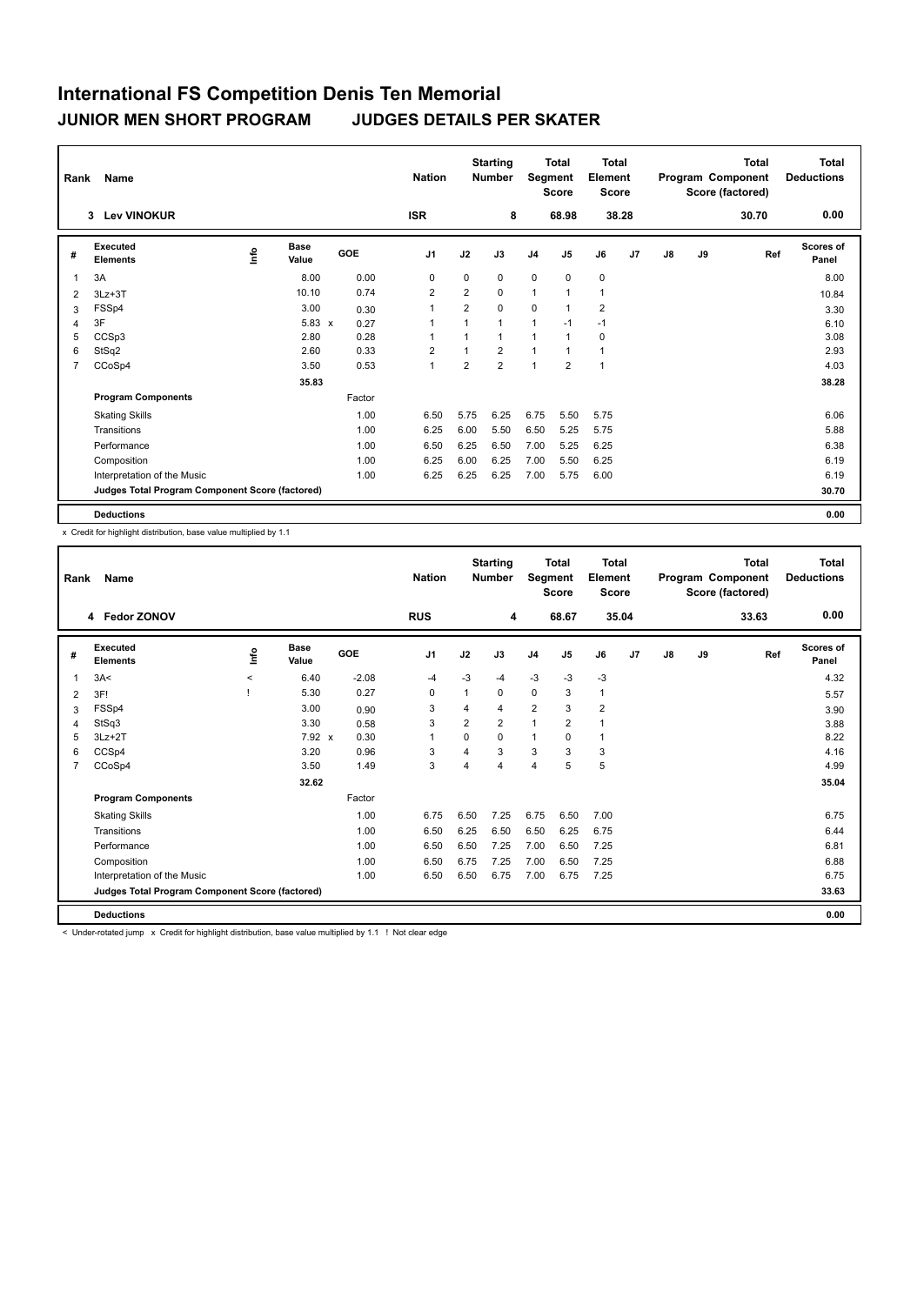| Rank           | Name                                            |   |                      |         | <b>Nation</b>  | <b>Starting</b><br><b>Number</b> |                | <b>Total</b><br>Segment<br><b>Score</b> |                | <b>Total</b><br>Element<br><b>Score</b> |                |               |    | <b>Total</b><br>Program Component<br>Score (factored) | <b>Total</b><br><b>Deductions</b> |
|----------------|-------------------------------------------------|---|----------------------|---------|----------------|----------------------------------|----------------|-----------------------------------------|----------------|-----------------------------------------|----------------|---------------|----|-------------------------------------------------------|-----------------------------------|
|                | <b>Nikolay UGOZHAEV</b><br>5                    |   |                      |         | <b>RUS</b>     |                                  | $\overline{2}$ |                                         | 67.57          | 34.94                                   |                |               |    | 32.63                                                 | 0.00                              |
| #              | Executed<br><b>Elements</b>                     | ۴ | <b>Base</b><br>Value | GOE     | J <sub>1</sub> | J2                               | J3             | J <sub>4</sub>                          | J <sub>5</sub> | J6                                      | J <sub>7</sub> | $\mathsf{J}8$ | J9 | Ref                                                   | <b>Scores of</b><br>Panel         |
| 1              | 3F                                              |   | 5.30                 | 0.80    | $\overline{2}$ | 2                                | 1              | $\mathbf{1}$                            | $\mathbf{1}$   | $\overline{2}$                          |                |               |    |                                                       | 6.10                              |
| 2              | 3A                                              |   | 8.00                 | 0.60    | 0              | 1                                | $\overline{1}$ | $\overline{2}$                          | $\mathbf 0$    | 1                                       |                |               |    |                                                       | 8.60                              |
| 3              | FSSp4                                           |   | 3.00                 | 0.90    | 3              | 2                                | 3              | 3                                       | 3              | 3                                       |                |               |    |                                                       | 3.90                              |
| 4              | $3Lz!+2T$                                       |   | 7.92 x               | $-1.62$ | $-3$           | $-2$                             | $-3$           | $-2$                                    | $-3$           | $-3$                                    |                |               |    |                                                       | 6.30                              |
| 5              | CCSp1                                           |   | 2.00                 | $-0.30$ | -3             | 1                                | $-1$           | $-1$                                    | $-2$           | $-2$                                    |                |               |    |                                                       | 1.70                              |
| 6              | StSq3                                           |   | 3.30                 | 0.66    | $\overline{2}$ | 2                                | 3              | $\overline{2}$                          | 2              | $\overline{2}$                          |                |               |    |                                                       | 3.96                              |
| $\overline{7}$ | CCoSp4                                          |   | 3.50                 | 0.88    | $\overline{2}$ | 3                                | 3              | $\overline{2}$                          | 4              | $\overline{2}$                          |                |               |    |                                                       | 4.38                              |
|                |                                                 |   | 33.02                |         |                |                                  |                |                                         |                |                                         |                |               |    |                                                       | 34.94                             |
|                | <b>Program Components</b>                       |   |                      | Factor  |                |                                  |                |                                         |                |                                         |                |               |    |                                                       |                                   |
|                | <b>Skating Skills</b>                           |   |                      | 1.00    | 6.50           | 6.00                             | 6.50           | 7.00                                    | 6.25           | 7.25                                    |                |               |    |                                                       | 6.56                              |
|                | Transitions                                     |   |                      | 1.00    | 6.25           | 5.75                             | 6.25           | 6.50                                    | 6.00           | 7.00                                    |                |               |    |                                                       | 6.25                              |
|                | Performance                                     |   |                      | 1.00    | 6.50           | 6.00                             | 6.75           | 6.75                                    | 6.50           | 7.50                                    |                |               |    |                                                       | 6.63                              |
|                | Composition                                     |   |                      | 1.00    | 6.25           | 6.25                             | 6.75           | 7.00                                    | 6.25           | 7.50                                    |                |               |    |                                                       | 6.56                              |
|                | Interpretation of the Music                     |   |                      | 1.00    | 6.50           | 5.75                             | 6.50           | 7.00                                    | 6.50           | 7.25                                    |                |               |    |                                                       | 6.63                              |
|                | Judges Total Program Component Score (factored) |   |                      |         |                |                                  |                |                                         |                |                                         |                |               |    |                                                       | 32.63                             |
|                | <b>Deductions</b>                               |   |                      |         |                |                                  |                |                                         |                |                                         |                |               |    |                                                       | 0.00                              |

x Credit for highlight distribution, base value multiplied by 1.1 ! Not clear edge

| Rank           | Name                                            |        |               |         | <b>Nation</b>  |      | <b>Starting</b><br><b>Total</b><br><b>Number</b><br>Segment<br><b>Score</b> |                |                | <b>Total</b><br>Element<br><b>Score</b> |       | Program Component |    | <b>Total</b><br>Score (factored) | <b>Total</b><br><b>Deductions</b> |
|----------------|-------------------------------------------------|--------|---------------|---------|----------------|------|-----------------------------------------------------------------------------|----------------|----------------|-----------------------------------------|-------|-------------------|----|----------------------------------|-----------------------------------|
|                | <b>Ivan POPOV</b><br>6                          |        |               |         | <b>RUS</b>     |      | 1                                                                           |                | 61.51          |                                         | 30.69 |                   |    | 31.82                            | $-1.00$                           |
| #              | Executed<br><b>Elements</b>                     | ١m     | Base<br>Value | GOE     | J <sub>1</sub> | J2   | J3                                                                          | J <sub>4</sub> | J5             | J6                                      | J7    | J8                | J9 | Ref                              | Scores of<br>Panel                |
| 1              | $A^*$                                           | $\Phi$ | 0.00          | 0.00    |                |      |                                                                             |                |                | $\blacksquare$                          |       |                   |    |                                  | 0.00                              |
| 2              | $3Lz + 3T$                                      |        | 10.10         | 1.18    | 1              | 2    | $\overline{2}$                                                              | $\overline{2}$ | 3              | $\overline{2}$                          |       |                   |    |                                  | 11.28                             |
| 3              | CCoSp4                                          |        | 3.50          | 0.44    |                | 4    | 1                                                                           | $\mathbf{1}$   | $\overline{2}$ | 1                                       |       |                   |    |                                  | 3.94                              |
| 4              | 3F                                              |        | $5.83 \times$ | $-1.59$ | -3             | $-3$ | $-3$                                                                        | $-3$           | $-3$           | $-2$                                    |       |                   |    |                                  | 4.24                              |
| 5              | CCSp4                                           |        | 3.20          | 0.48    | $\mathbf{1}$   | 3    | $\overline{2}$                                                              | $\mathbf 0$    | 2              | $\mathbf{1}$                            |       |                   |    |                                  | 3.68                              |
| 6              | StSq3                                           |        | 3.30          | 0.50    | 1              |      | $\overline{2}$                                                              | $\mathbf{1}$   | $\overline{2}$ | $\overline{2}$                          |       |                   |    |                                  | 3.80                              |
| $\overline{7}$ | FSSp4                                           |        | 3.00          | 0.75    | $\overline{2}$ | 3    | 3                                                                           | $\overline{2}$ | 3              | $\overline{2}$                          |       |                   |    |                                  | 3.75                              |
|                |                                                 |        | 28.93         |         |                |      |                                                                             |                |                |                                         |       |                   |    |                                  | 30.69                             |
|                | <b>Program Components</b>                       |        |               | Factor  |                |      |                                                                             |                |                |                                         |       |                   |    |                                  |                                   |
|                | <b>Skating Skills</b>                           |        |               | 1.00    | 6.00           | 6.25 | 7.00                                                                        | 6.50           | 6.75           | 7.00                                    |       |                   |    |                                  | 6.63                              |
|                | Transitions                                     |        |               | 1.00    | 5.25           | 6.00 | 6.25                                                                        | 6.25           | 6.25           | 7.00                                    |       |                   |    |                                  | 6.19                              |
|                | Performance                                     |        |               | 1.00    | 5.50           | 5.75 | 6.50                                                                        | 6.50           | 6.00           | 6.75                                    |       |                   |    |                                  | 6.19                              |
|                | Composition                                     |        |               | 1.00    | 5.25           | 6.00 | 6.75                                                                        | 6.75           | 6.50           | 6.75                                    |       |                   |    |                                  | 6.50                              |
|                | Interpretation of the Music                     |        |               | 1.00    | 5.50           | 5.50 | 6.75                                                                        | 6.50           | 6.75           | 6.50                                    |       |                   |    |                                  | 6.31                              |
|                | Judges Total Program Component Score (factored) |        |               |         |                |      |                                                                             |                |                |                                         |       |                   |    |                                  | 31.82                             |
|                | <b>Deductions</b>                               |        | Falls:        | $-1.00$ |                |      |                                                                             |                |                |                                         |       |                   |    |                                  | $-1.00$                           |

\* Invalid element x Credit for highlight distribution, base value multiplied by 1.1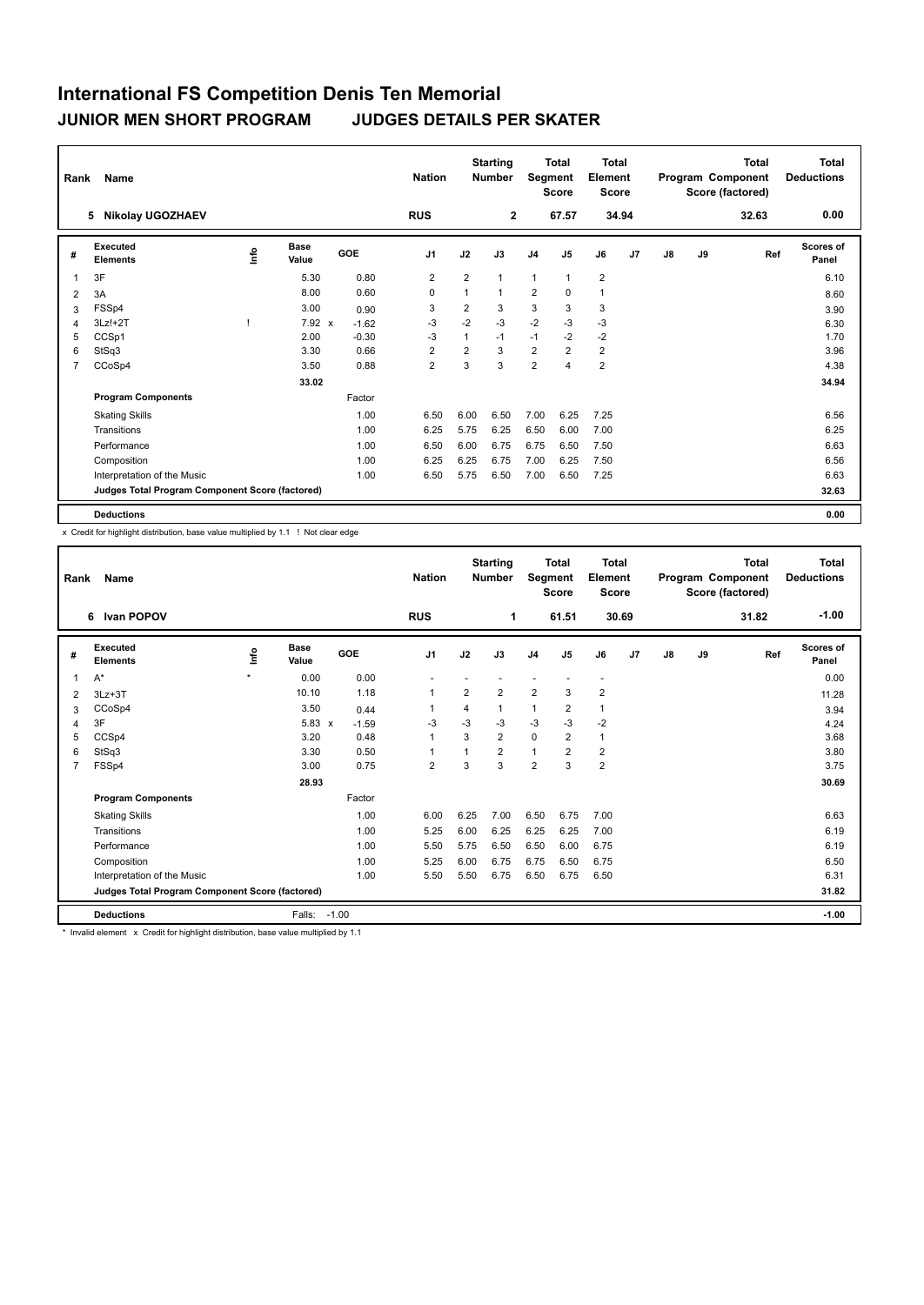| Rank | Name                                            |      |                      |         | <b>Starting</b><br><b>Nation</b><br><b>Number</b> |                |                | <b>Total</b><br>Total<br>Segment<br>Element<br><b>Score</b><br><b>Score</b> |                |                | <b>Total</b><br>Program Component<br>Score (factored) |    |    | Total<br><b>Deductions</b> |                    |
|------|-------------------------------------------------|------|----------------------|---------|---------------------------------------------------|----------------|----------------|-----------------------------------------------------------------------------|----------------|----------------|-------------------------------------------------------|----|----|----------------------------|--------------------|
|      | 7 Oleg MELNIKOV                                 |      |                      |         | <b>KAZ</b>                                        |                | 3              |                                                                             | 52.62          | 25.36          |                                                       |    |    | 28.26                      | $-1.00$            |
| #    | Executed<br><b>Elements</b>                     | lnfo | <b>Base</b><br>Value | GOE     | J <sub>1</sub>                                    | J2             | J3             | J <sub>4</sub>                                                              | J <sub>5</sub> | J6             | J <sub>7</sub>                                        | J8 | J9 | Ref                        | Scores of<br>Panel |
| 1    | $3Lz + 2T$                                      |      | 7.20                 | 0.15    | 0                                                 | $\overline{2}$ | $\Omega$       | $\mathbf{1}$                                                                | 0              | $\mathbf 0$    |                                                       |    |    |                            | 7.35               |
| 2    | CCSp3                                           |      | 2.80                 | 0.56    | 2                                                 | $\overline{2}$ | $\overline{2}$ | $\mathbf{1}$                                                                | 2              | $\overline{2}$ |                                                       |    |    |                            | 3.36               |
| 3    | StSq1                                           |      | 1.80                 | 0.09    | 1                                                 |                | $\Omega$       | $\mathbf 0$                                                                 | 1              | 0              |                                                       |    |    |                            | 1.89               |
| 4    | 2A                                              |      | 3.30                 | 0.66    | -1                                                | $\overline{2}$ | $\overline{2}$ | $\overline{2}$                                                              | 2              | $\overline{2}$ |                                                       |    |    |                            | 3.96               |
| 5    | FSSp4                                           |      | 3.00                 | $-0.08$ | $-1$                                              | $-1$           | $\mathbf 0$    | $\mathbf 0$                                                                 | $\mathbf 0$    | $\mathbf 0$    |                                                       |    |    |                            | 2.92               |
| 6    | 3F!                                             |      | $5.83 \times$        | $-2.65$ | $-5$                                              | $-5$           | $-5$           | $-5$                                                                        | $-5$           | $-5$           |                                                       |    |    |                            | 3.18               |
| 7    | CCoSp3V                                         |      | 2.25                 | 0.45    | 2                                                 | $\overline{2}$ | 3              | $\overline{2}$                                                              | $\overline{2}$ | $\overline{2}$ |                                                       |    |    |                            | 2.70               |
|      |                                                 |      | 26.18                |         |                                                   |                |                |                                                                             |                |                |                                                       |    |    |                            | 25.36              |
|      | <b>Program Components</b>                       |      |                      | Factor  |                                                   |                |                |                                                                             |                |                |                                                       |    |    |                            |                    |
|      | <b>Skating Skills</b>                           |      |                      | 1.00    | 5.25                                              | 5.50           | 6.00           | 6.25                                                                        | 5.50           | 5.75           |                                                       |    |    |                            | 5.69               |
|      | Transitions                                     |      |                      | 1.00    | 5.00                                              | 5.75           | 5.25           | 6.00                                                                        | 5.50           | 5.50           |                                                       |    |    |                            | 5.50               |
|      | Performance                                     |      |                      | 1.00    | 5.25                                              | 5.25           | 5.75           | 6.25                                                                        | 5.25           | 5.75           |                                                       |    |    |                            | 5.50               |
|      | Composition                                     |      |                      | 1.00    | 5.25                                              | 5.75           | 5.75           | 6.50                                                                        | 5.75           | 6.25           |                                                       |    |    |                            | 5.88               |
|      | Interpretation of the Music                     |      |                      | 1.00    | 5.25                                              | 5.50           | 5.50           | 6.25                                                                        | 5.75           | 6.00           |                                                       |    |    |                            | 5.69               |
|      | Judges Total Program Component Score (factored) |      |                      |         |                                                   |                |                |                                                                             |                |                |                                                       |    |    |                            | 28.26              |
|      | <b>Deductions</b>                               |      | Falls:               | $-1.00$ |                                                   |                |                |                                                                             |                |                |                                                       |    |    |                            | $-1.00$            |

x Credit for highlight distribution, base value multiplied by 1.1 ! Not clear edge

| Rank           | Name                                            |          |               |         | <b>Nation</b>  | <b>Starting</b><br><b>Number</b> |          | Segment        | <b>Total</b><br><b>Score</b> | Total<br>Element<br><b>Score</b> |    |    |    | <b>Total</b><br>Program Component<br>Score (factored) | Total<br><b>Deductions</b> |
|----------------|-------------------------------------------------|----------|---------------|---------|----------------|----------------------------------|----------|----------------|------------------------------|----------------------------------|----|----|----|-------------------------------------------------------|----------------------------|
|                | <b>Jegor MARTSENKO</b><br>8                     |          |               |         | <b>EST</b>     |                                  | 5        |                | 47.11                        | 20.17                            |    |    |    | 27.94                                                 | $-1.00$                    |
| #              | Executed<br><b>Elements</b>                     | ١nf٥     | Base<br>Value | GOE     | J <sub>1</sub> | J2                               | J3       | J <sub>4</sub> | J <sub>5</sub>               | J6                               | J7 | J8 | J9 | Ref                                                   | Scores of<br>Panel         |
|                | 3F                                              |          | 5.30          | 0.00    | $\mathbf 0$    | 1                                | 0        | 0              | $\mathbf 0$                  | $\mathbf 0$                      |    |    |    |                                                       | 5.30                       |
| 2              | 3Lz<+COMBO                                      | $\hat{}$ | 4.72          | $-2.36$ | $-5$           | $-5$                             | $-5$     | $-5$           | $-5$                         | $-5$                             |    |    |    |                                                       | 2.36                       |
| 3              | CCSp3                                           |          | 2.80          | $-0.56$ | $-2$           | $-2$                             | $-2$     | $-2$           | $-2$                         | $-2$                             |    |    |    |                                                       | 2.24                       |
| 4              | FSSp3                                           |          | 2.60          | 0.13    | $\mathbf 0$    | $\overline{1}$                   | $\Omega$ | 0              | 1                            | $\overline{1}$                   |    |    |    |                                                       | 2.73                       |
| 5              | 2A                                              |          | $3.63 \times$ | 0.33    | $\overline{2}$ |                                  | 1        | $\mathbf{1}$   | 1                            | $\overline{1}$                   |    |    |    |                                                       | 3.96                       |
| 6              | CCoSp2V                                         |          | 1.88          | $-0.05$ | 1              | 0                                | $-1$     | $\mathbf{1}$   | $-1$                         | $-1$                             |    |    |    |                                                       | 1.83                       |
| $\overline{7}$ | StSq1                                           |          | 1.80          | $-0.05$ | 1              | $-1$                             | $-1$     | $\mathbf 0$    | $\Omega$                     | $\mathbf 0$                      |    |    |    |                                                       | 1.75                       |
|                |                                                 |          | 22.73         |         |                |                                  |          |                |                              |                                  |    |    |    |                                                       | 20.17                      |
|                | <b>Program Components</b>                       |          |               | Factor  |                |                                  |          |                |                              |                                  |    |    |    |                                                       |                            |
|                | <b>Skating Skills</b>                           |          |               | 1.00    | 6.25           | 5.50                             | 5.50     | 6.25           | 5.50                         | 5.75                             |    |    |    |                                                       | 5.75                       |
|                | Transitions                                     |          |               | 1.00    | 6.00           | 5.25                             | 4.75     | 6.00           | 5.00                         | 5.50                             |    |    |    |                                                       | 5.44                       |
|                | Performance                                     |          |               | 1.00    | 5.75           | 5.00                             | 4.75     | 6.25           | 5.50                         | 5.75                             |    |    |    |                                                       | 5.50                       |
|                | Composition                                     |          |               | 1.00    | 6.00           | 5.50                             | 5.25     | 6.50           | 5.75                         | 5.75                             |    |    |    |                                                       | 5.75                       |
|                | Interpretation of the Music                     |          |               | 1.00    | 6.25           | 5.25                             | 4.75     | 6.50           | 5.50                         | 5.00                             |    |    |    |                                                       | 5.50                       |
|                | Judges Total Program Component Score (factored) |          |               |         |                |                                  |          |                |                              |                                  |    |    |    |                                                       | 27.94                      |
|                | <b>Deductions</b>                               |          | Falls:        | $-1.00$ |                |                                  |          |                |                              |                                  |    |    |    |                                                       | $-1.00$                    |
|                | .                                               |          |               | <br>.   |                |                                  |          |                |                              |                                  |    |    |    |                                                       |                            |

< Under-rotated jump x Credit for highlight distribution, base value multiplied by 1.1